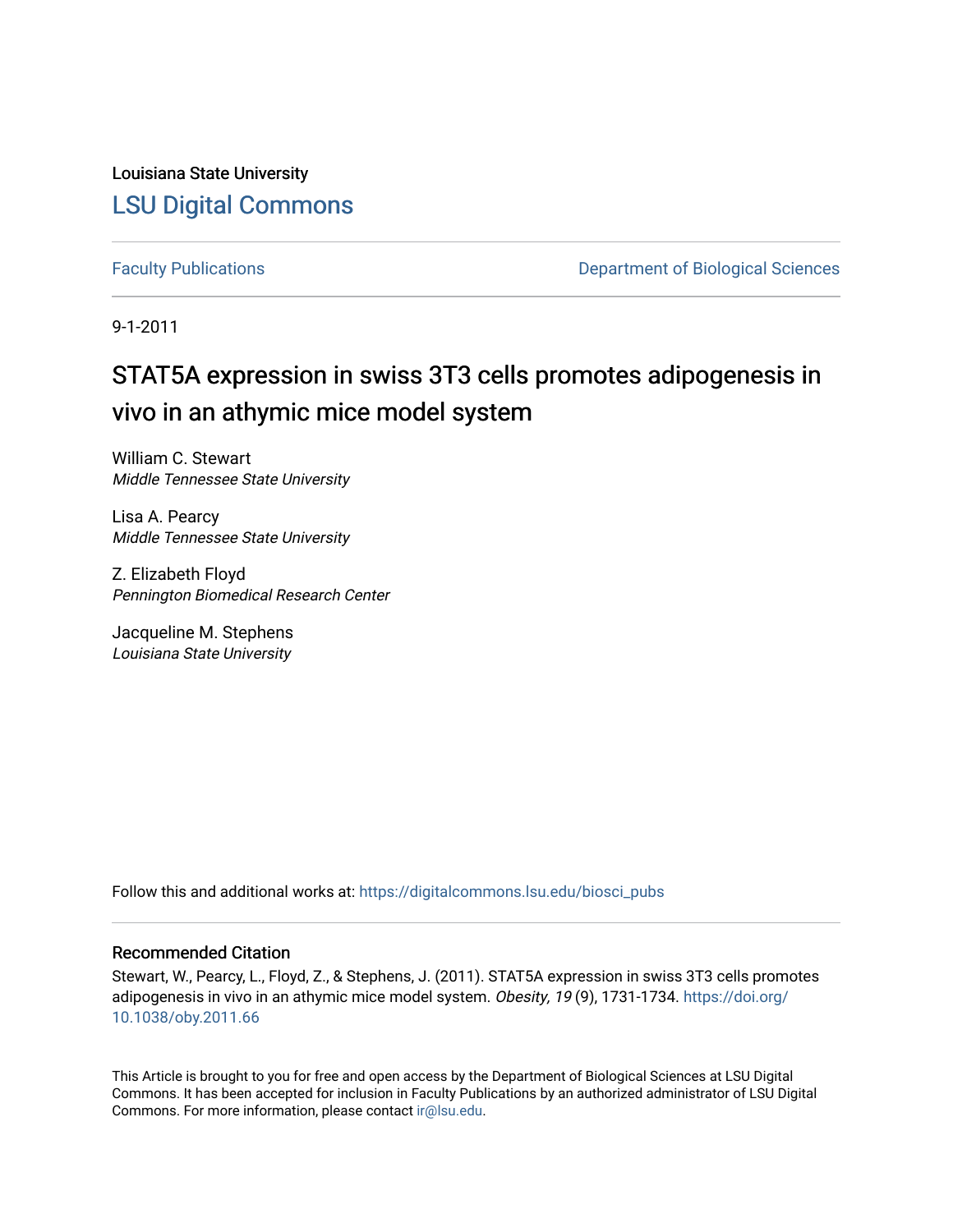# *STAT5A* Expression in Swiss 3T3 Cells Promotes Adipogenesis *In Vivo* in an Athymic Mice Model System

William C. Stewart<sup>1</sup>, Lisa A. Pearcy<sup>1</sup>, Z. Elizabeth Floyd<sup>2</sup> and Jacqueline M. Stephens<sup>3</sup>

Many studies from our laboratories and others have shown that STAT5 expression and activity are increased during adipogenesis of murine and human adipocytes. Ectopic expression of STAT5A in fibroblasts or preadipocytes can confer or enhance adipogenesis. To determine whether STAT5A also plays a role in adipogenesis *in vivo*, we injected athymic mice with Swiss 3T3 cells expressing an empty pBABE retrovirus, Swiss cells expressing a pBABE retrovirus-containing STAT5A, or 3T3-F442A preadipocytes. Athymic mice injected with either 3T3-F442A cells or Swiss 3T3 cells expressing STAT5A resulted in fat pad formation at the site of injection. However, mice injected with Swiss cells containing the parent retroviral vector did not have any observable fat pads. An analysis of the ectopic fat pads obtained from the Swiss 3T3 STAT5A mice revealed abundant expression of peroxisome proliferatoractivated receptor-γ (PPAR-γ) and adiponectin. The protein levels of both of these fat cell markers were comparable to expression levels in epididymal fat pads. These results demonstrate that STAT5A can promote adipogenesis *in vivo* in this model system which supports a role of this transcription factor in adipocyte development in the whole animal.

*Obesity* (2011) **19,** 1731–1734. doi[:10.1038/oby.2011.66](http://www.nature.com/doifinder/10.1038/oby.2011.66)

#### **Introduction**

The first studies on STAT expression in 3T3-L1 cells revealed that STATs 1, 5A and 5B were substantially induced during murine adipogenesis (1). Similar results were observed during the *in vitro* differentiation of human preadipocytes (2). In addition, the ectopic expression of C/EBPs β and δ in nonprecursor cells results in an induction of adipogenesis (3) that is accompanied by an induction in STAT5A and STAT5B protein levels (4). These two STAT5 proteins are also coordinately regulated with both peroxisome proliferator-activated receptor-γ (PPAR-γ) and C/EBPα in differentiating 3T3-L1 cells under a variety of different conditions (5). In 3T3-F442A preadipocytes, the ability of growth hormone to modulate adipogenesis is attenuated by STAT5 antisense oligonucleotides (6). Also, constitutively active STAT5 is capable of replacing the requirement for growth hormone in adipogenesis of these cells (7). Ectopic expression of STAT5A enhances adipogenesis in 3T3-L1 preadipocytes (8) and confers adipocyte development in nonprecursor fibroblast cell lines (9). The increased expression of STAT5 proteins is not typically observed until after the induction of C/EBPα and PPAR-γ, yet the activation of STAT5 proteins in preadipocytes occurs prior to the induction in expression of PPAR-γ in 3T3-L1 cells (9). Both STAT5 proteins are tyrosine phosphorylated and translocate to the nucleus within 15min after the induction of adipogenesis (9,10). Transgenic deletion of *STAT5A*, *STAT5B*, or both *STAT5* genes in mice resulted in significantly reduced fat pad sizes compared to wild-type mice (11). Coupled with the variety of *in vitro* studies summarized above and observations that STAT5 null mice have fat pads one-fifth of the normal size (11), the data suggest that STAT5 proteins are important effectors of adipogenesis both *in vitro* and *in vivo*. To date, there are no studies on tissue-specific knockout of *STAT5* genes in adipocytes and the phenotype of the STAT5 null mice could be attributed to developmental effects of STAT5 that are independent of direct effects on preadipocyte differentiation.

Over 25 years ago, Green and Kehinde demonstrated that subcutaneous injection of 3T3-F442A preadipocytes into athymic mice gave rise to fat pads at the site of injection (12). It was shown that the implanted 3T3-F442A preadipocytes, rather than endogenous preadipocytes, gave rise to these ectopic fat pads in athymic mice (13). The utility of the athymic mice model system was used to study the role of STAT5A in adipogenic development. Our previous studies have shown that fibroblasts which do not normally differentiate into adipocytes can undergo adipogenesis *in vitro* if they ectopically express STAT5A (9). Hence, we used these fibroblast cell lines in athymic mice as a model system to evaluate whether STAT5A could play a role in adipogenesis

'Department of Biology, Middle Tennessee State University, Murfreesboro, Tennessee, USA; ?Pennington Biomedical Research Center, Baton Rouge, Louisiana, USA;<br>°Department of Biological Sciences Louisiana State University Ba Department of Biological Sciences, Louisiana State University, Baton Rouge, Louisiana, USA. Correspondence: Jacqueline M. Stephens [\(jsteph1@lsu.edu\)](mailto:jsteph1@lsu.edu) Received 16 July 2010; accepted 23 February 2011; published online 14 April 2011. do[i:10.1038/oby.2011.66](http://www.nature.com/doifinder/10.1038/oby.2011.66)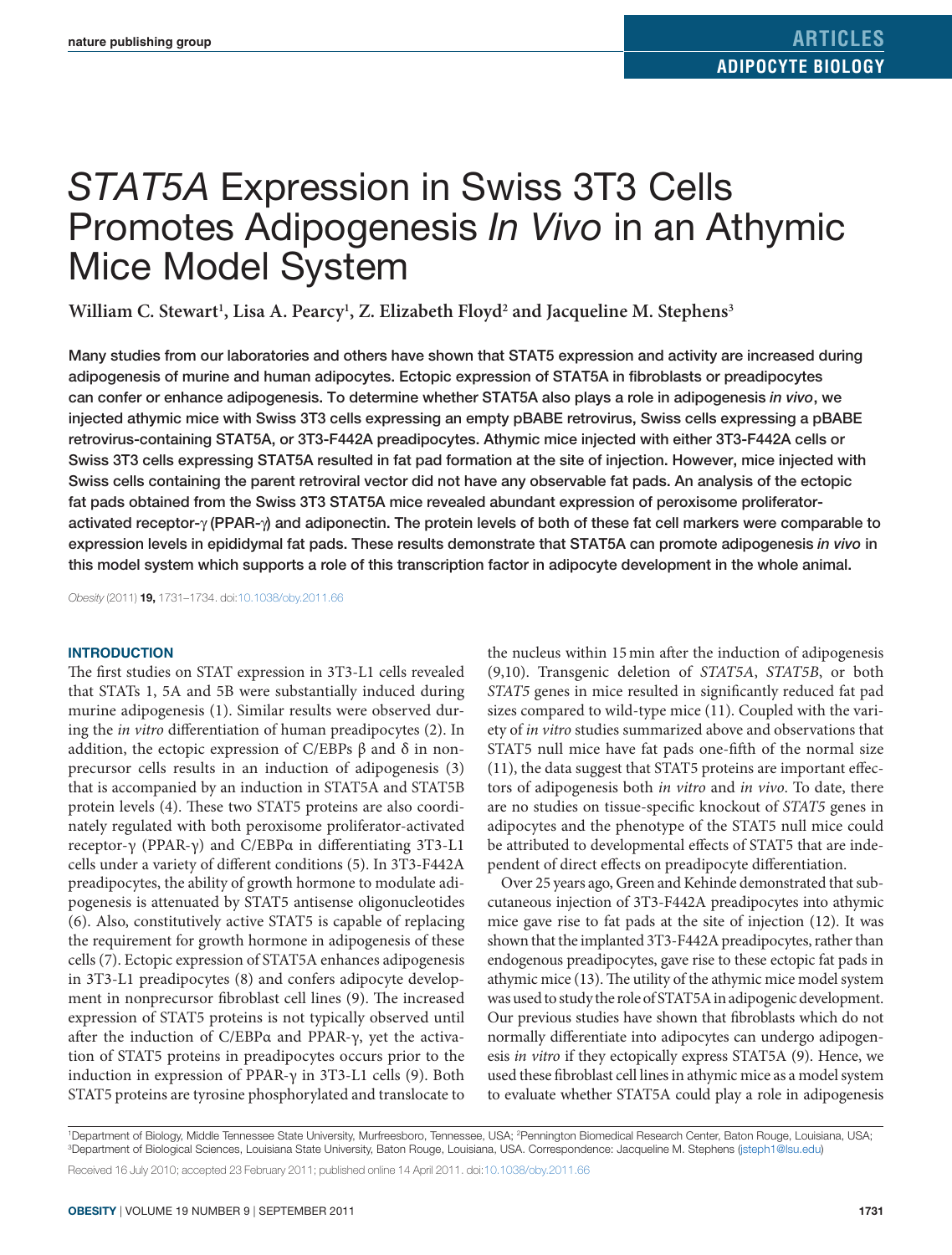## **articles Adipocyte Biology**

#### **Table 1 Generation of ectopic fat pads from three cell lines**

| Cell type                | Swiss 3T3<br>empty vector | Swiss 3T3<br>STAT5A | 3T3-F442A |
|--------------------------|---------------------------|---------------------|-----------|
| Experiment #1            |                           |                     |           |
| # of animals<br>injected | 5                         | 5                   | 5         |
| # ectopic fat<br>pads    | 0                         | 3                   | 3         |
| Experiment #2            |                           |                     |           |
| # of animals<br>injected | 5                         | 5                   | 5         |
| # ectopic fat<br>pads    | Ω                         | 3                   | 5         |

in the whole animal. Our studies revealed both PPAR-γ and adiponectin are expressed in ectopic fat pads generated from 3T3-F442A preadipocytes or from Swiss 3T3 cells expressing STAT5A. Although PPAR-γ expression has been observed in ectopic fat pads in nude mice (14), to our knowledge this is the first observation that adiponectin is expressed in ectopic adipose tissue generated from preadipocytes in athymic mice. In summary, the data obtained in this specific model system indicate that STAT5A plays a role in adipogenesis *in vivo*.

#### **Methods and Procedures Materials**

Dulbecco's modified Eagle's media was purchased from Life Technologies (Carlsbad, CA). Bovine sera and other cell culture reagents were purchased from Sigma (St Louis, MO). Both the PPAR-γ monoclonal (catalogue # sc-7273) antibody and the STAT 5A polyclonal (catalogue #sc-1081) antibody were purchased from Santa Cruz (Santa Cruz, CA). The ERK p44 antibody (catalogue #sc-93) was a rabbit polyclonal from Santa Cruz. The adiponectin antibody (catalogue # PA1-054) was a rabbit polyclonal obtained from Thermo Scientific (Rockford, IL). Horseradish peroxidase-conjugated secondary antibodies were purchased from Jackson ImmunoResearch (West Grove, PA). Enhanced chemiluminescence kit was purchased from Pierce (Rockford, IL). Nitrocellulose was purchased from BioRad (Hercules, CA).

#### **Retroviral-mediated transfection in nonprecursor cells**

Retroviral-mediated stable expression of pBabe parental vector and pBabeSTAT5A was generated in Swiss 3T3 cells. Recombinant retroviruses were produced as described(15,16). Briefly, BOSC-23 packaging cells were transiently transfected with 20 µg of each retroviral construct. At 8 and 24h after transfection, the media were changed to Dulbecco's modified Eagle's media and 10% calf serum, and at 48h, the viruscontaining media were collected, filtered (0.45µm), and supplemented with 4 µg/ml polybrene. Target cells were incubated for 10h with the retrovirus-containing solution. Puromycin (2.5 µg/ml) selection was initiated at 48h and continued for 2 weeks and freezedown stocks were prepared and later used to generate the cells used for these studies.

#### **Injection of athymic mice**

Subconfluent 3T3-F442A preadipocytes or Swiss 3T3 cells containing either a pBabe parental vector or pBabeSTAT5A were trypsinized and resuspended in Dulbecco's Modified Eagle's Media containing 10% fetal calf serum. Cells were centrifuged to remove trypsin and then resuspended in Dulbecco's Modified Eagle's Media. Approximately 55-dayold Crl:NU/NU-nuBR athymic mice (Charles River Laboratories) were injected over the sternum with  $3 \times 10^7$  cells using a 25 gauge needle. Animals were housed in microisolator cages for 6 weeks before being killed by  $\mathrm{CO}_2$  inhalation followed by cervical dislocation.



**Figure 1** Swiss 3T3 fibroblasts expressing STAT5A can result in the formation of ectopic fat pads in athymic mice. Subconfluent Swiss 3T3 cells containing either an empty vector (EV) or STAT5A were trypsinized and resuspended in Dulbecco's modified Eagle's media (DMEM) containing 10% fetal calf serum. Cells were centrifuged to remove trypsin and then resuspended in DMEM. Approximately 55-day-old Crl:NU/NU-nuBR athymic mice were injected over the sternum with 3  $\times$  10<sup>7</sup> cells. Animals were housed in microisolator cages for 6 weeks before being killed by  $CO<sub>2</sub>$  inhalation followed by cervical dislocation. (**a**) The top panel shows mice 6 weeks after injection. The site of injection is indicated by the arrow. No ectopic fat pads were observed in mice injected with Swiss 3T3 cells containing EV. Whenever an ectopic fat pad was present, it was found at the site of injection in mice injected with Swiss 3T3 cells containing STAT5A or 3T3-F442A cells. (**b**) The bottom panel shows a visible ectopic fat pad in a mouse injected with STAT5A containing Swiss 3T3 cells.

#### **Rodent adipose tissue isolation**

Animals were euthanized by cervical dislocation, and tissues were immediately removed and frozen in liquid nitrogen. Frozen tissues were homogenized in a buffer containing 150 mmol/l NaCl, 10mmol/l Tris, pH 7.4, 1mmol/l EGTA, 1mmol/l EDTA, 1% Triton-X 100, 0.5% Igepal CA-630 (Nonidet P-40), 1μmol/l PMSF, 1μmol/l pepstatin, and 50 trypsin inhibitory milliunits of aprotinin, 10μmol/l leupeptin, and 2mmol/l sodium vanadate. Homogenates were centrifuged for 10min at 2,000*g* to remove any debris and insoluble material and then analyzed for protein content. All animal studies were carried out with protocols which were reviewed and approved by institutional animal care and use committees.

#### **Gel electrophoresis and western blot analysis**

Proteins were separated in 7.5% polyacrylamide (acrylamide from National Diagnostics, Atlanta, GA) gels containing sodium dodecyl sulfate according to Laemmli (17) and transferred to nitrocellulose membrane in 25mmol/l Tris, 192mmol/l glycine, and 20% methanol.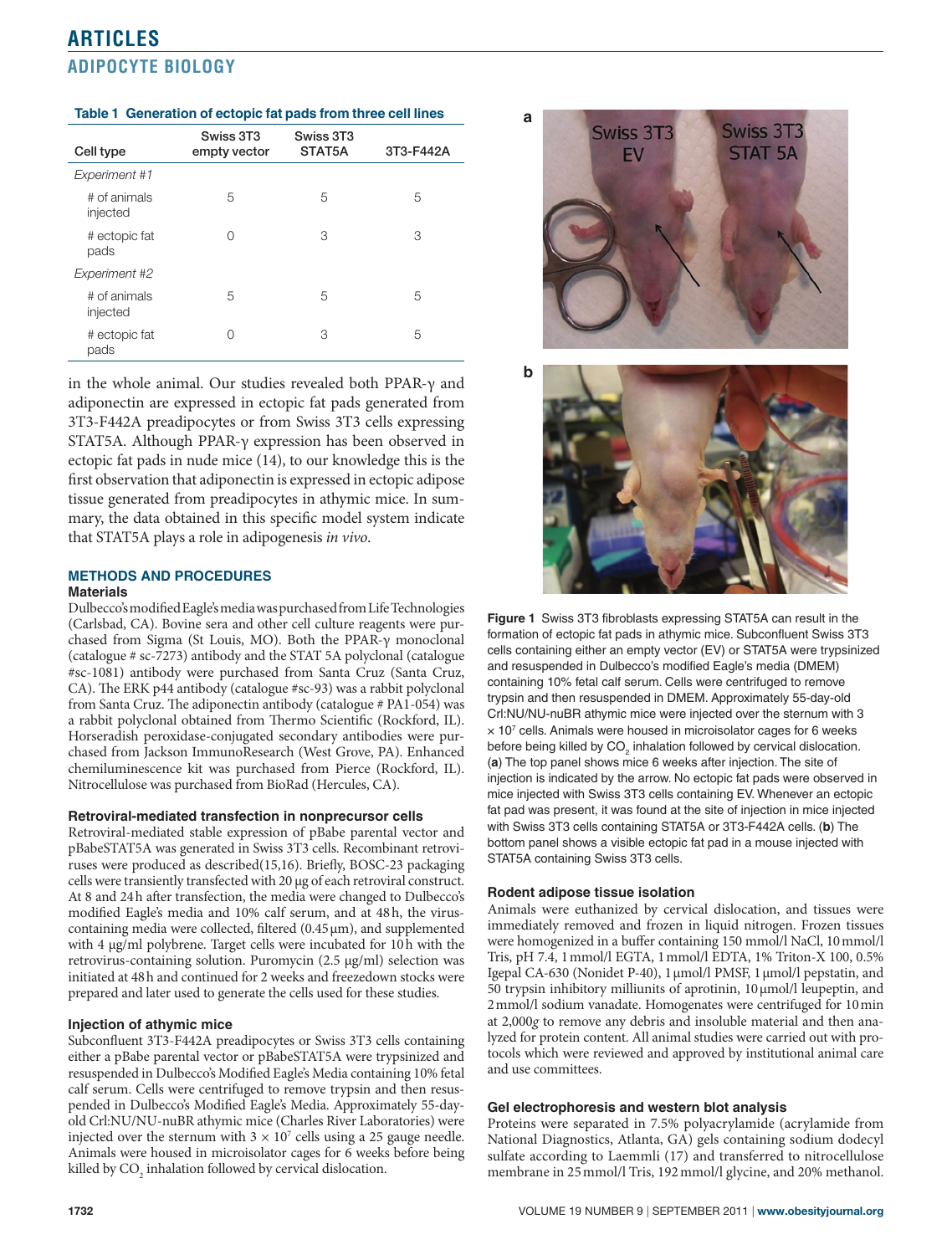## **articles Adipocyte Biology**



**Figure 2** Morphology of ectopic fat pads produced in athymic mice. Ectopic fat pads were removed from athymic mice for histological analysis. Ectopic fat pads were generated as described in the legend for **Figure 1**. A small portion of each pad was cutoff with a razor blade and the fat pad section was fixed in formalin, embedded in paraffin, and sections were stained with hematoxylin and eosin. Panels (**a**–**c)** are fat pads generated from mice injected with 3T3-F442A cells and panels (**d**–**f)** represent ectopic fat pads obtained from mice injected with Swiss 3T3 cells containing STAT5A. The size bar in panels **a** and **d** is 50µm. No ectopic fat pads were produced in mice injected with Swiss 3T3 cells containing empty vector.

Following transfer, the membrane was blocked overnight in 4% milk at 4 °C. Results were visualized with horseradish peroxidase-conjugated secondary antibodies and enhanced chemiluminescence.

#### **Results**

The nude athymic mice are a suitable model system for studying the development of preadipocytes *in vivo* because they lack T cells and do not reject foreign cells from mice or other species. To determine the adipogenic potential of STAT5A *in vivo*, we generated nonprecursor Swiss 3T3 cells that contained an empty retroviral vector or STAT5A. Our previous studies had shown that ectopic expression of STAT5A in several fibroblast cell lines confers their ability to differentiate into adipocytes (9). We prepared subconfluent non-adipogenic Swiss 3T3 cells that contained the parent retroviral vector and proadipogenic Swiss 3T3 cells that contained STAT 5A to inject into athymic mice. As a positive control for the formation of ectopic fat pads, we used 3T3-F442A preadipocytes. Six weeks after the injection of cells, the mice were killed. In two separate experiments, we observed that athymic mice injected with either the 3T3-F442A cells or the Swiss 3T3 cells expressing STAT5A resulted in the formation of a fat pad at the site of injection (see **Table 1**). Athymic mice with and without ectopic fat pads are shown in **Figure 1a**. Of note, mice injected with Swiss 3T3 cells with the empty retrovirus (our negative control) did not result in any ectopic adipose tissue formation.

The ectopic fat pads were used for basic histological analysis and to prepare protein extracts. The data in **Figure 2** indicate that



**Figure 3** Ectopic fat pads express adipose tissue markers. Epididymal and ectopic fat pads found at the site of injection were rapidly excised from athymic mice. The tissues were immediately frozen in liquid nitrogen and the tissues were stored at −80°C. Whole tissue extracts were isolated and 150µg of each extract was separated by sodium dodecyl sulfate polyacrylamide gel electrophoresis, transferred to nitrocellulose, and subjected to western blot analysis. The detection system was horseradish peroxidase conjugated secondary antibodies and enhanced chemiluminescence. PPAR-γ, peroxisome proliferator-activated receptor-γ.

the ectopic fat pads from 3T3-F442A cells (panels **Figure 2a–c**) or Swiss 3T3 containing STAT 5A (panels **Figure 2d–f**) are primarily composed of lipid containing cells. Western blot analysis of the ectopic fat pads obtained from the mice injected with either 3T3-F442A preadipocytes or Swiss 3T3 STAT5A cells revealed that these tissues express specific fat cell markers, including PPAR-γ and adiponectin. As shown in **Figure 3**, we